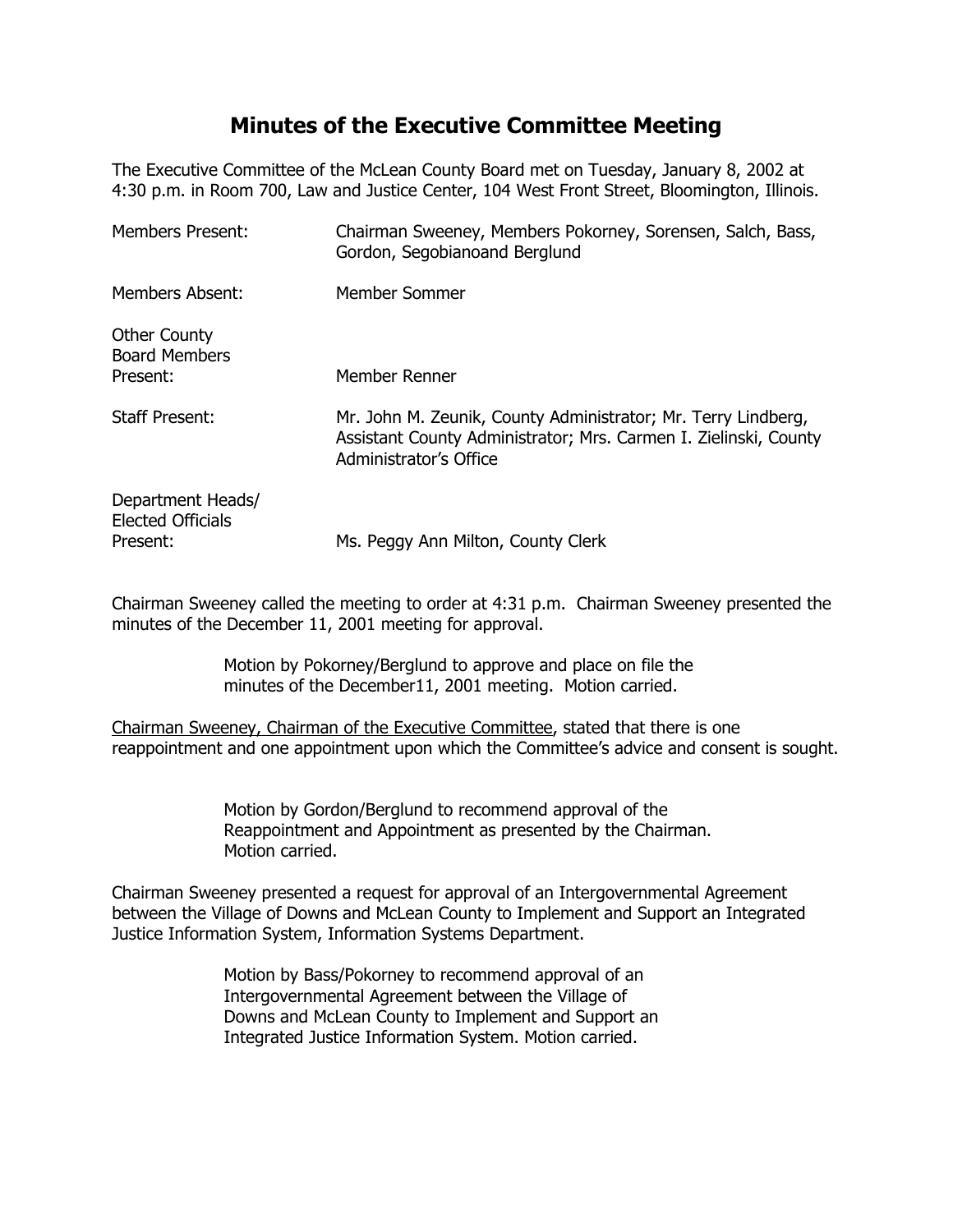Chairman Sweeney presented a request for Approval of an Agreement for Engineering Services for a Long Range Regional Water Resource Plan, Intergovernmental Long Range Regional Water Study.

Executive Committee Meeting Minutes January 8, 2002 Page Two

> Motion by Berglund/Salch to recommend approval of an Agreement for Engineering Services for a Long Range Regional Water Resource Plan.

Mr. Gordon asked if the Farnsworth Group, Inc. had been the engineering consultant on the Long Range Regional Water Study since the beginning of the study. Chairman Sweeney replied that the Farnsworth Group, Inc. has worked on this plan from day one.

Motion carried.

Chairman Sweeney presented the Proclamation of Congratulations for the Normal Community High School Varsity Football Team, Bloomington High School Varsity Football Team, Central Catholic High School Varsity Football Team, LeRoy Junior-Senior High School Varsity Football Team and Lexington High School Varsity Football Team.

> Motion by Berglund/Bass to recommend Approval of a Proclamation of Congratulations for the Normal Community High School Varsity Football Team, Bloomington High School Varsity Football Team, Central Catholic High School Varsity Football Team, LeRoy Junior-Senior High School Varsity Football Team and Lexington High School Varsity Football Team.

Mr. Bass expressed some concern as to how the Chairman intends to present this proclamation to the large number of team members involved. Chairman Sweeney stated that the presentations will be made by individual Board members to each school, as has been past practice. Mr. Segobiano commented that the Boardroom will be filled if all of these players, coaches and families attend the presentation. Perhaps, the individual schools could send a representative group of coaches, captains and players. Mr. Gordon stated that the participation should provide excellent attendance for a 9:00 a.m. County Board Meeting.

Motion carried.

Chairman Sweeney presented the Proposed Legislative Issues for the 2002 Illinois General Assembly.

Ms. Berglund noted that the proposed Legislative Issues for 2002 are documented a pages 17 through 19 of the Executive Committee Agenda packet. The following topics need to be considered by the Executive Committee; 1) Circuit Clerk's Fees: During the last session, HB 1829 established minimum and maximum fee ranges for many filing fees and other court costs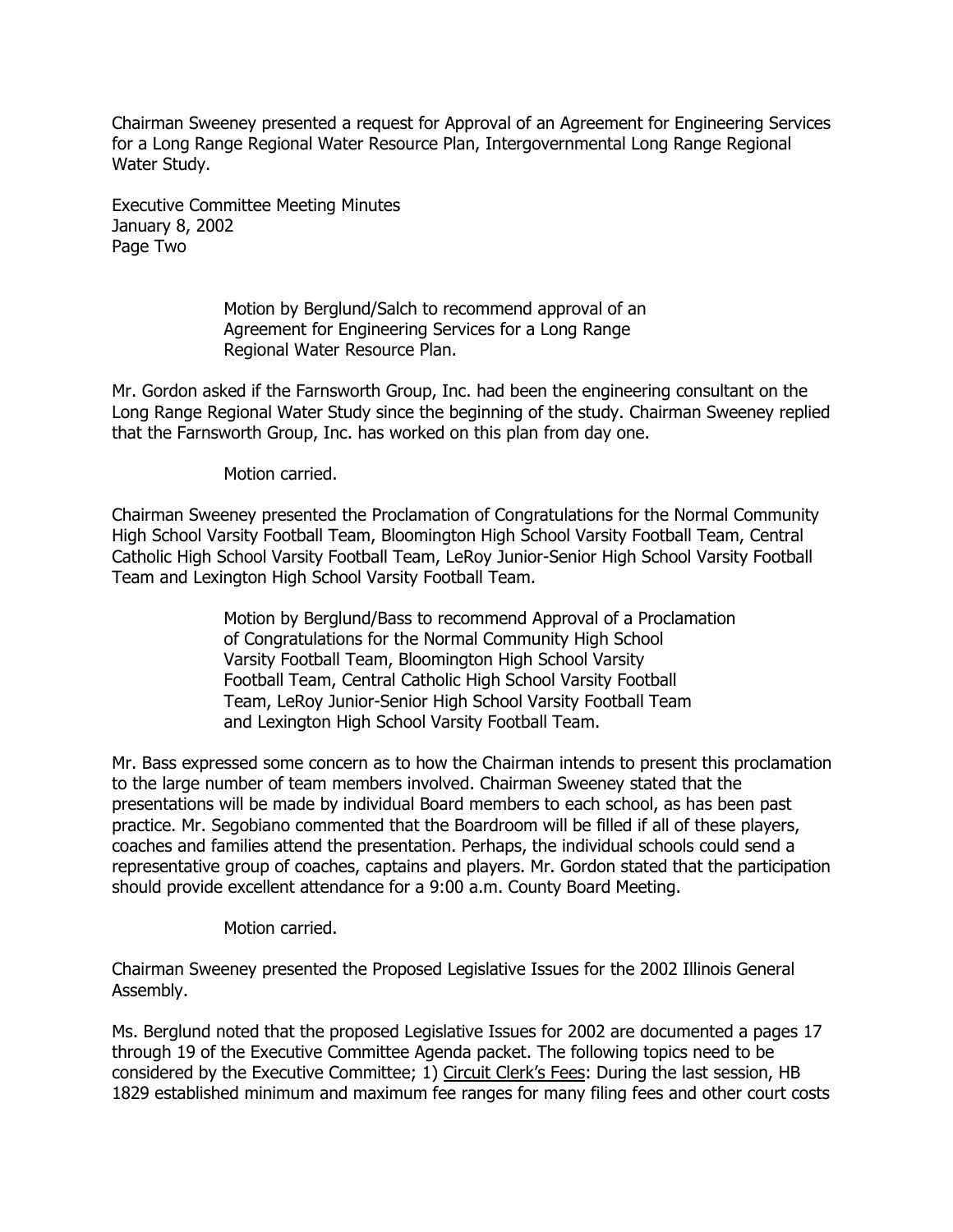in the Circuit Clerk's Office. This bill was limited to counties between 500,000 and 3,000,000 in population, so it only benefited four counties. Instead of a specific statutory fee amount, this bill permitted County Boards to set a fee within the new minimum-maximum range. McLean

Executive Committee Meeting Minutes January 8, 2002 Page Three

County proposes to introduce legislation that would amend the population limit from 500,000 to 150,000. Upon successful passage, collaborative work will be conducted with the Circuit Clerk's Office to develop a revised fee ordinance for the Board's review; 2) County/Municipal Zoning Cooperation issue: HB 1101, from the last session, provides that Counties can enter into intergovernmental agreements with municipalities to allow municipalities to exercise their zoning powers beyond their territorial limits. This bill was amended so that it only applied to Peoria County and the City of Peoria, and to exclude agricultural land from city zoning control. A similar bill that would apply to McLean County and the City of Bloomington and the Town of Normal would enable the County to enter into agreements with the respective municipalities when development proposals within 1  $\frac{1}{2}$  miles of the city limits would be contrary to the municipality's zoning requirements. Current law does not allow the County to enter into an intergovernmental agreement for zoning purposes. There have been several recent matters where the County was compelled to issue a building permit for a project within the 1  $\frac{1}{2}$  mile buffer zone that was in conflict with the municipality's zoning. McLean County proposes to introduce a bill similar to HB 1011 that would give McLean County the tools to prevent these types of conflicts; 3) Public Defender Salaries: HB 549 provides that the State of Illinois shall reimburse Counties for 2/3 of the Public Defender's salary, providing that the Public Defender's salary is not less than 90% of the State's Attorney' salary. The Governor amended this bill to be effective July 1, 2002. It is now up to the General Assembly to include funding in the 2002-2003 State budget to cover this bill. If HB 549 is funded, McLean County's cost for the Public Defender's salary would decline by over \$40,000.00; 4) Public Defender Defense of Sexually Violent Offenders issue: State law requires that sexually violent offenders receive a competency hearing after being released from prison to determine whether they can be released into society or whether another placement setting would be more suitable. Although these proceedings are civil court cases, the Public Defender's Office is required to provide defense counsel for the offender. Staff of the Public Defender's Office are trained as criminal defense counsel, and should not be required to handle these competency hearings. A special division of the Attorney General's Office was created to handle the prosecution responsibilities for these cases, and a similar mechanism should be created for the defense side of these cases. McLean County proposes to introduce legislation that would assign responsibility for defending sexually violent offenders in their competency hearings to the Appellate Public Defender's Office; 5) Cost for Care of Dependent Children: The State is not funding the cost for placement of juvenile offenders in special treatment facilities, even though there is no argument that this expense is a State obligation. McLean County's costs for court ordered juvenile placements will exceed \$5000,000.00 for Fiscal Year 2001. It is recommended that the General Assembly and the Governor support inclusion of funds for the Care of Dependent Children in the 2002-2003 State Budget, and 6) Bicycle Liability Issue: There is a need to assure that the bicycle lobby doesn't attempt any end runs that would increase the County's risk exposure or increase the County's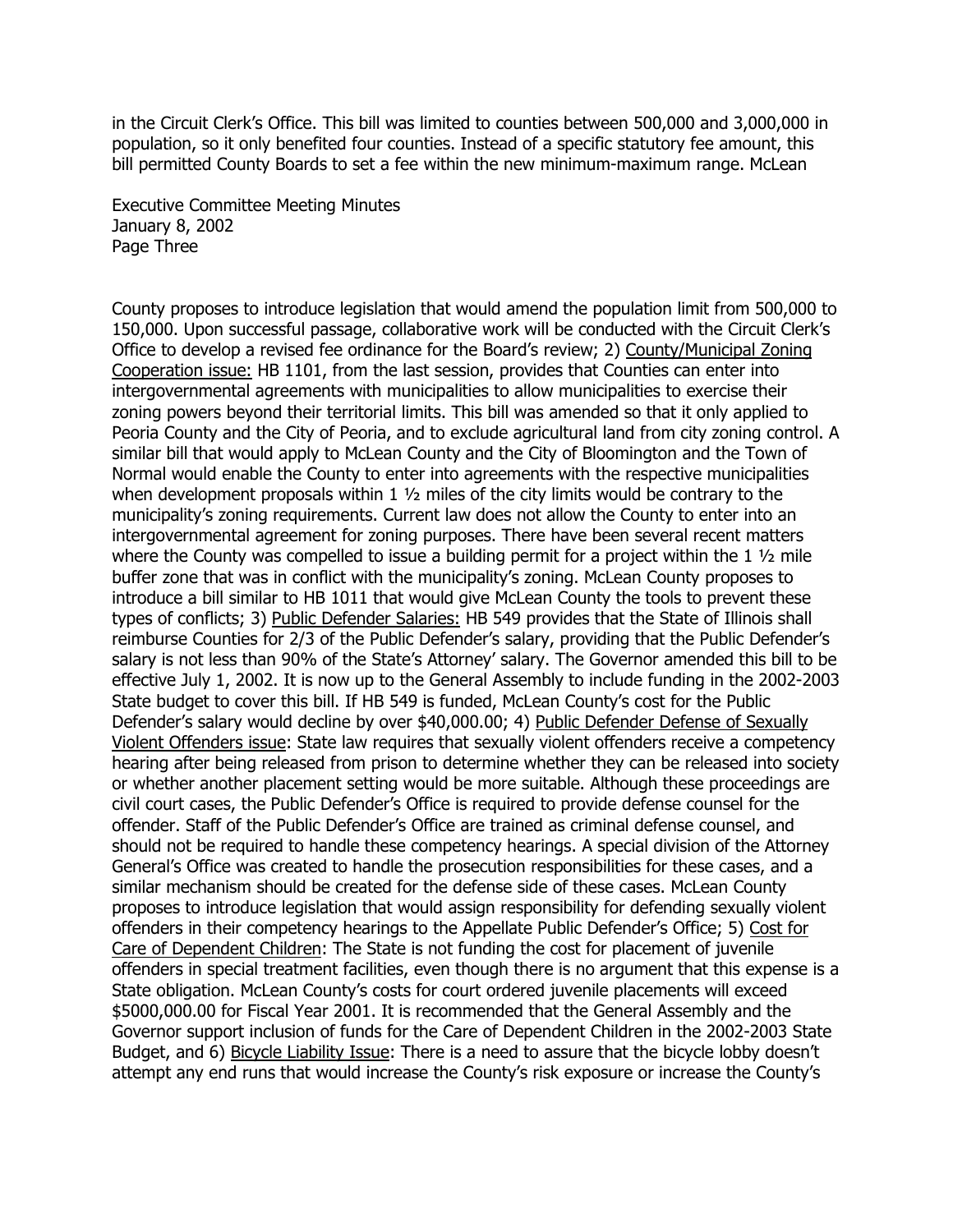road maintenance costs. McLean County will monitor any attempts to amend the Bicycle Liability language that was adopted last year.

Executive Committee Meeting Minutes January 8, 2002 Page Four

The House deadline for introducing new bills is Friday, January  $18<sup>th</sup>$ . The deadline for introducing prior year bills that did not make it out of the Committees is February  $22^{nd}$ . The Governor is scheduled to deliver his budget message on February 20<sup>th</sup>.

Mr. Gordon made notice of a possible typographical error regarding HB 1101. Mr. Lindberg clarified that HB 1101 should read HB 1011.

Chairman Sweeney asked if there were any other questions. Hearing none, Chairman Sweeney accepted and placed on file the Legislative Program for the Spring 2002 Session Draft by consensus and recommended that it be presented to the County Board.

Mr. Matt Sorensen, Chairman of the Finance Committee, presented a request for Approval of an Ordinance amending Fees to be charged by the McLean County Clerk. The proposed request is for fees charged by the County Clerk for Copies of Records, Fireworks Permits, Liquor Licenses, marriage Licenses and Certificates of Redemption. Mr. Sorensen stated that he is proposing an amendment to the proposed ordinance. The changes involve the withdrawal of (a) Fee charged for the first Copy of Birth and Marriage Records, and (a)(1) Fee charged for the first Copy of a Death Record. The reason for the withdrawal was due to a Finance Committee oversight regarding the Health Department and the County Clerk's Office and each office's respective duties with Vital Records. Mr. Sorensen stated that in discussions with the Administrator, the County Clerk and the Health Department it was agreed that the issue regarding the responsibilities shared by the two departments should be re-visited.

> Motion by Sorensen/Salch to recommend approval of an Ordinance Amending Fees to be Charged by the McLean Count Clerk, as amended.

Mr. Segobiano stated that it is evident that the County Clerk agrees with the suggestion Mr. Sorensen has proposed. Mr. Segobiano commented that this appears to be a Committee action that is being decided by the Chairman of the Committee. Mr. Segobiano stated that the Committee should be the one recommending the changes. Mr. Segobiano suggested that this amended Ordinance be presented for action as a Stand-Up before the County Board meeting.

Mr. Sorensen moved to change the motion on the table to reflect changes in Item A and A-1 to \$14.00 a piece and asked that the motion be addressed with the amendment.

Chairman Sweeney clarified that the first motion is now being withdrawn. Mr. Sorensen stated that he is asking for the first motion to be withdrawn and be replaced by a new motion, as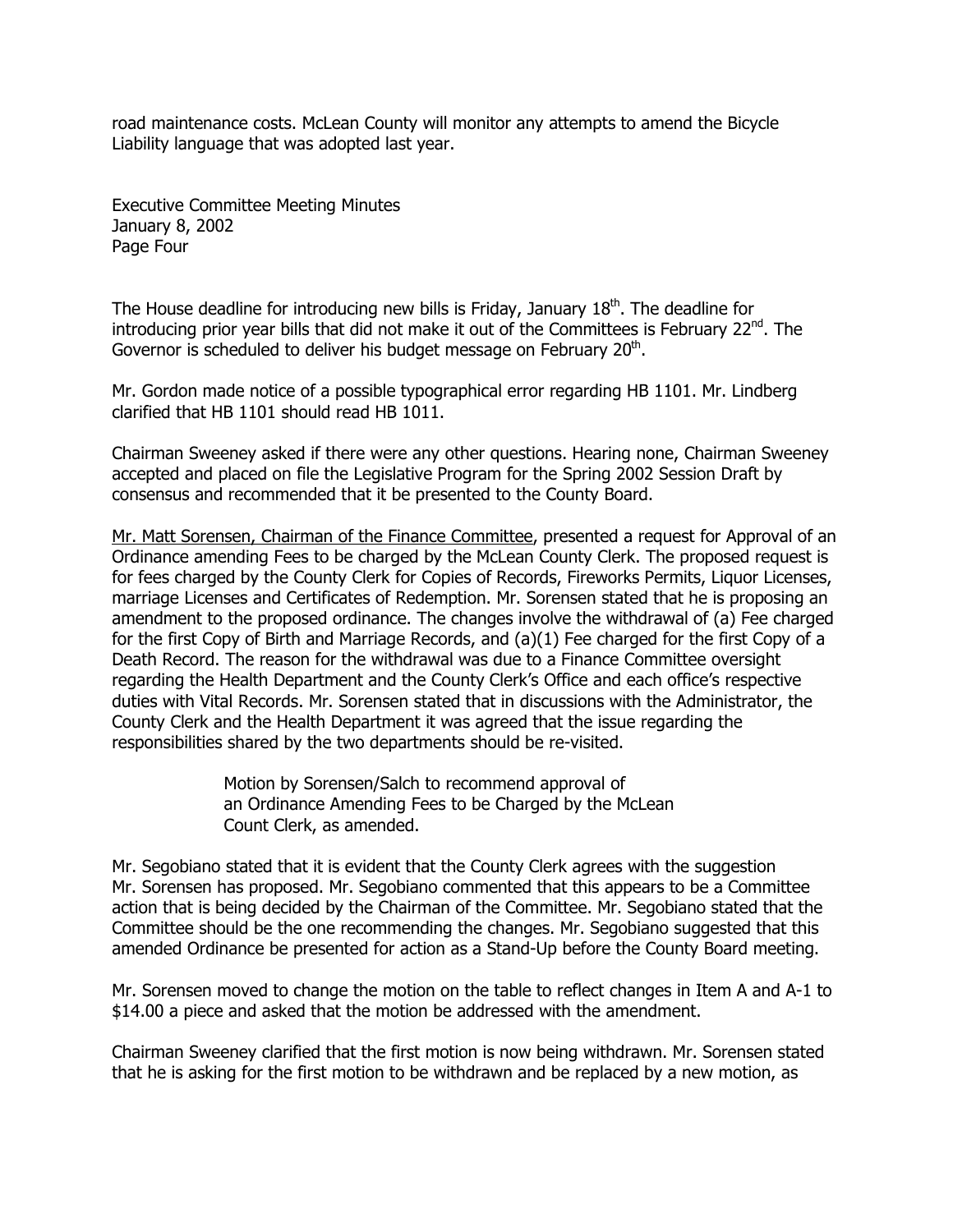presented, inserting \$14.00 next to the dollar sign of Item A and A-1, replacing the \$12.00 and \$10.00 amount, which is Committee action.

Executive Committee Meeting Minutes January 8, 2002 Page Five

> Motion by Sorensen/Salch to recommend approval of an Ordinance Amending Fees to be Charged by the McLean Count Clerk.

Mr. Segobiano stated that there seems to be a disagreement with the fee being charged. Chairman Sweeney answered that the problem seems to be with the fact that the County Clerk is not the only department involved with this procedure. The Finance Committee was not aware of this fact and did not take into consideration the outcome to the Health Department when they made this recommendation.

Mr. Sorensen noted that this is a complicated issue dealing with statutory requirements from two different departments and it needs to be reviewed further. A Stand-Up meeting would not provide sufficient time to properly discuss this issue. Ms. Peggy Ann Milton, County Clerk, noted that she failed to indicate the involvement of the Health Department's duties in this issue to the Finance Committee.

Chairman Sweeney commented that even though there is a motion on the table, it may be more appropriate not to deal with this request tonight but present it as a Stand-up and then discuss it in the County Board meeting. Mr. Sorensen is concerned that a Stand-up Committee would not be able to deal with this issue in such a small period of time.

> Motion by Sorensen/ to make an amendment to the Ordinance Setting Fees to be Charged by the McLean County Clerk for Copies of Records, Fireworks Permits, Liquor Licenses, Marriage Licenses and Certificates of Redemption, indicating that Items A and A-1 will remain at \$5.00.

Chairman Sweeney noted that Mr. Sorensen, being the Chairman of the Finance Committee, cannot amend the motion. Mr. Sorensen then asked for someone to make the motion.

Mr. Gordon wondered if the need for coordination is a matter of both a statutory basis and the fact that different fees have been charged. Ms. Milton explained that statutorily the County Clerk is obligated to provide services for certified copies of vital records to the public. Ms. Milton explained that there is also a Registrar in McLean County that happens to be the Health Department. The Health Department responsibility is for the first ten years of a record. Ms. Milton noted that the County Clerk has to have the first ten years included in the services provided by the Clerk's Office. The Health Department, because they are the Registrar, also has to maintain the first ten years. After some discussion with Mr. Bob Keller, Director, Health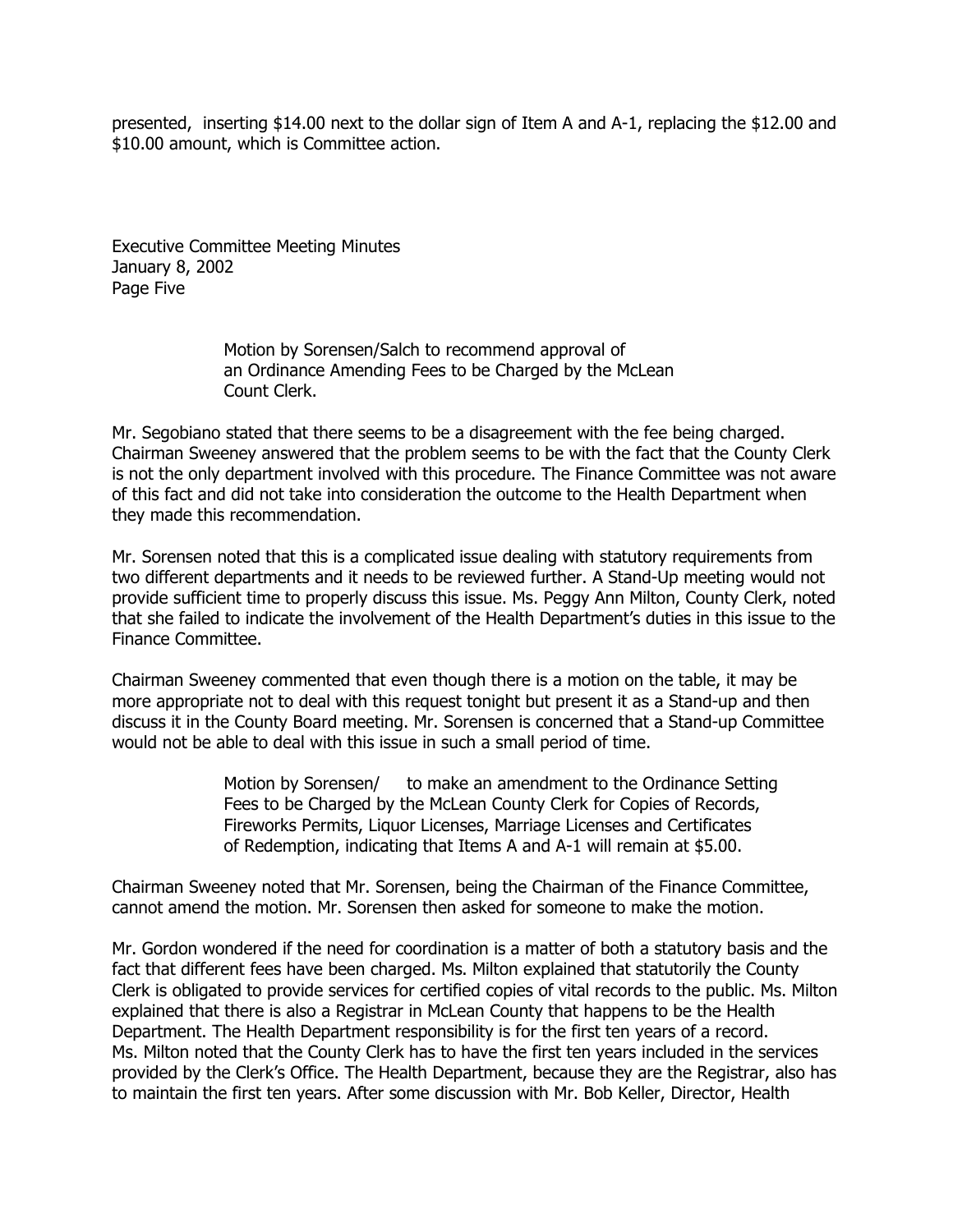Department, it was clear that 30% of the individuals that request certified copies of vital records are on public aid. Mr. Keller performed a study in the year 2000, that the cost to produce the records is \$10.41. Mr. Keller indicated that he would be comfortable charging \$10.00 for duplication of records. Ms. Milton stated that she is comfortable with charging \$10.00 for duplication of records. Ms. Milton explained that the County Clerk is allowed to

Executive Committee Meeting Minutes January 8, 2002 Page Six

charge a \$2.00 automation fee to the records. A new law was passed allows for an additional \$2.00 fee to be charged with regards to copies of death certificates.

> Motion by Berglund/Pokorney to recommend approval of an amended Ordinance Setting Fees to be charged by the McLean County Clerk for Copies of Records, Fireworks Permits, Liquor Licenses, Marriage Licenses and Certificates of Redemption, Omitting Items A and A-1.

Mr. Sorensen noted that State law gives similar, if not identical, responsibilities to two departments. Mr. Sorensen feels that there is an obligation to research this matter and see if there is some cost savings to discover. Mr. Sorensen agrees that Items A and A-1 should be deleted from the motion and revisited by the Finance Committee.

Mr. Pokorney had some concerns with Item E, Fee for Cancellation of a Tax Sale, Issuance of a Certificate of Redemption. The increase from \$3.00 to \$70.00 seems extreme. Mr. Zeunik explained that under state law, in the Clerk's Office, the Board has the ability to change fees being charged for certain services after an independent firm performs a cost accounting study. Mr. Zeunik noted that in the agenda packet, a few pages from the Maximus Cost Study were included that provides information on the cost study done for the County Clerk. Mr. Zeunik stated that the report documents that the actual cost to provide this service is \$72.25. This amount includes the information that pertains exclusively to the documentation of the labor cost and the non-salary expenses in the County Clerk's Office. What is not included, which is the largest part of the report, is the tab on County over head expenses. The \$72.25, that is reflected as actual cost, is a combination of: 1) Direct Labor cost for the Clerk's Office; 2) Operation cost and 3) Over head cost. Mr. Zeunik stated that more than likely, the \$3.00 fee presently charged is a statutory fee that may date back forty or fifty years and has never been changed.

Mr. Renner noted that five of the six members of the Finance Committee agreed to have the fees increased so they would more closely represent the actual expense incurred, and thereby general property tax revenues would not in effect be subsidizing this service.

Motion carried.

Mr. George Gordon, Chairman of the Land Use and Development Committee, stated that there are no items for action at this time.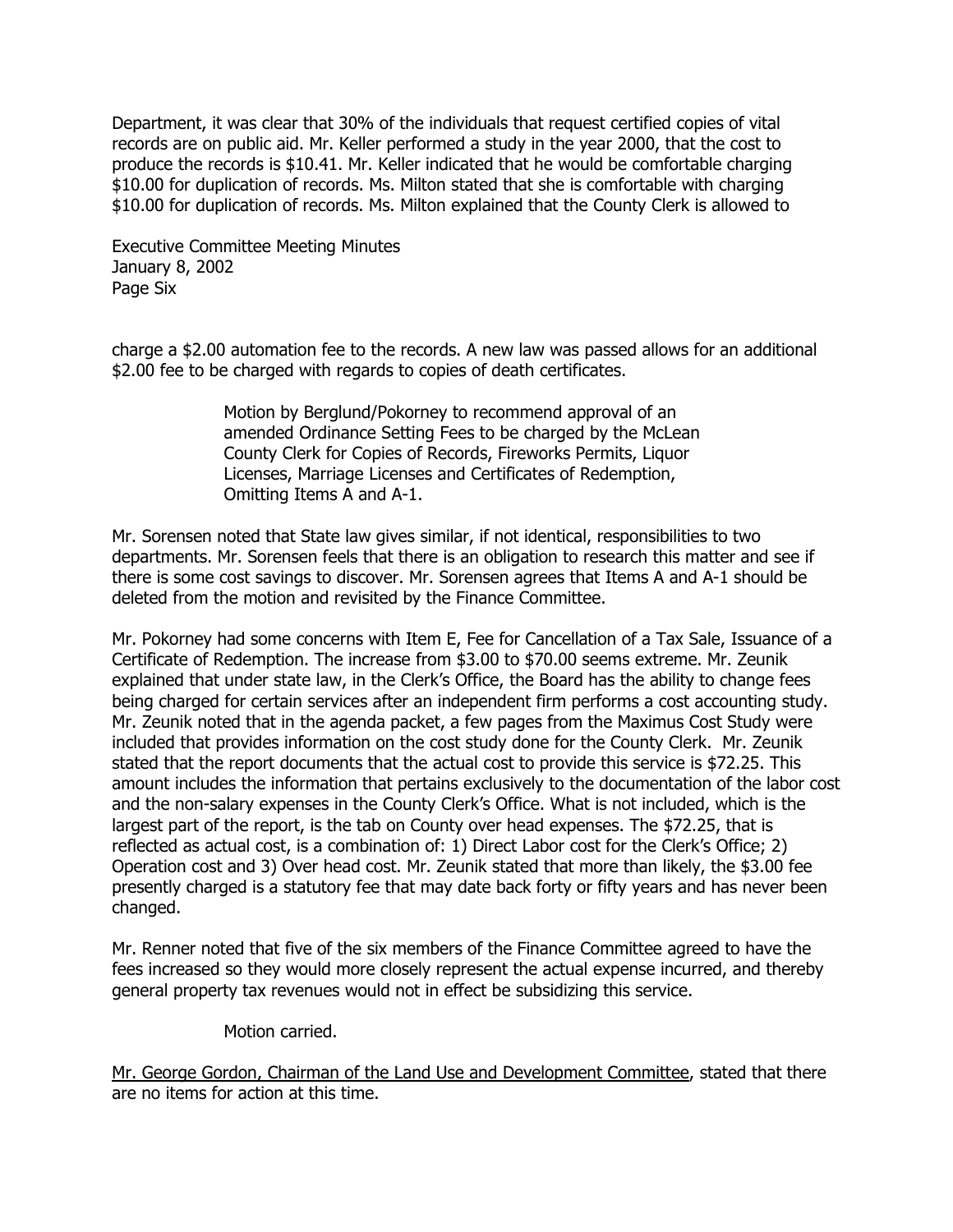Mr. Gene Salch, Chairman of the Property Committee, presented a request for Approval of an Emergency Appropriation Ordinance to Pay 2000 Property Taxes for the Government Center Building, 115 East Washington Street Building.

Executive Committee Meeting Minutes January 8, 2002 Page Seven

> Motion by Salch/Pokorney to recommend approval of an Emergency Appropriation Ordinance to Pay 2000 Property Taxes for the Government Center Building located at 115 East Washington Street. Motion carried.

Mr. Salch presented a request for Approval of Attachment Number 11 to the Amendment to Lease and Operation and Maintenance Agreement for the Law and Justice Center.

> Motion by Salch/Bass to recommend approval of Attachment Number 11 to the Amendment to Lease and Operation and Maintenance Agreement for the Law and Justice Center. Motion carried.

Mr. Salch presented a request for Approval of a Contract for Operation and Maintenance of the City/County Office Building, Government Center, between the Public Building Commission and McLean County.

> Motion by Salch/Berglund to recommend approval of a Contract for Operation and Maintenance of the City/County Office Building, Government Center, between the Public Building Commission and McLean County. Motion carried.

Mr. "Duffy" Bass, Chairman of the Transportation Committee, stated that there are no items for action at this time.

Mr. Pokorney, Vice Chairman of the Justice Committee, stated that the Justice Committee did not meet on January  $7<sup>th</sup>$ , so there are no items for action at this time. County business will be conducted at a Stand-up meeting before the County Board meeting.

Mr. John Zeunik, McLean County Administrator, stated that he had no items to present to the Executive Committee at this time.

Chairman Sweeney presented the bills and transfers as recommended by the Auditor's Office for approval.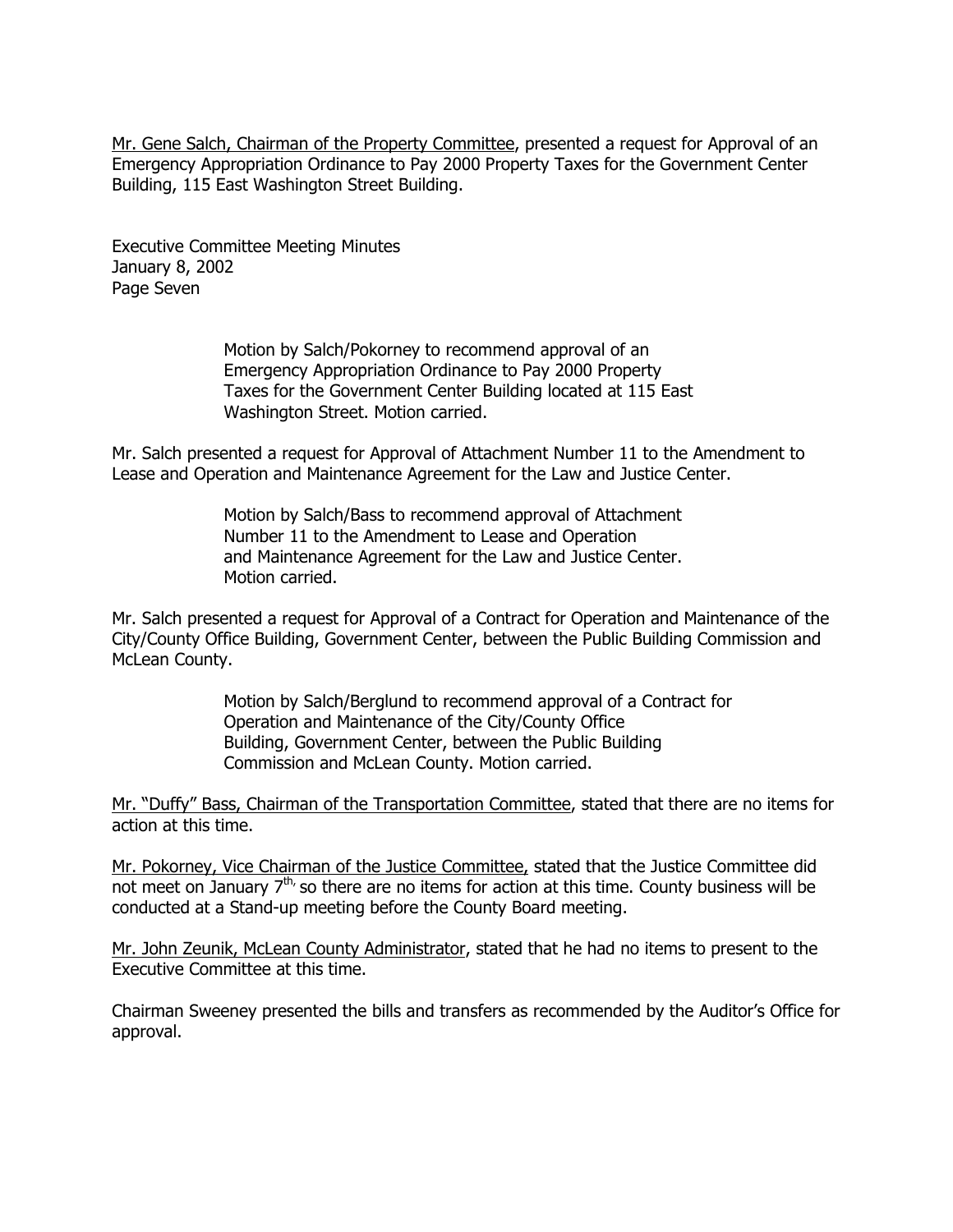Executive Committee Meeting Minutes January 8, 2002 Page Eight

> Motion by Gordon/Berglund to recommend approval of the bills and transfers as recommended by the Auditor's Office. Motion carried.

There being no further business to come before the Committee, the meeting was adjourned at 5:07 p.m.

Respectfully submitted,